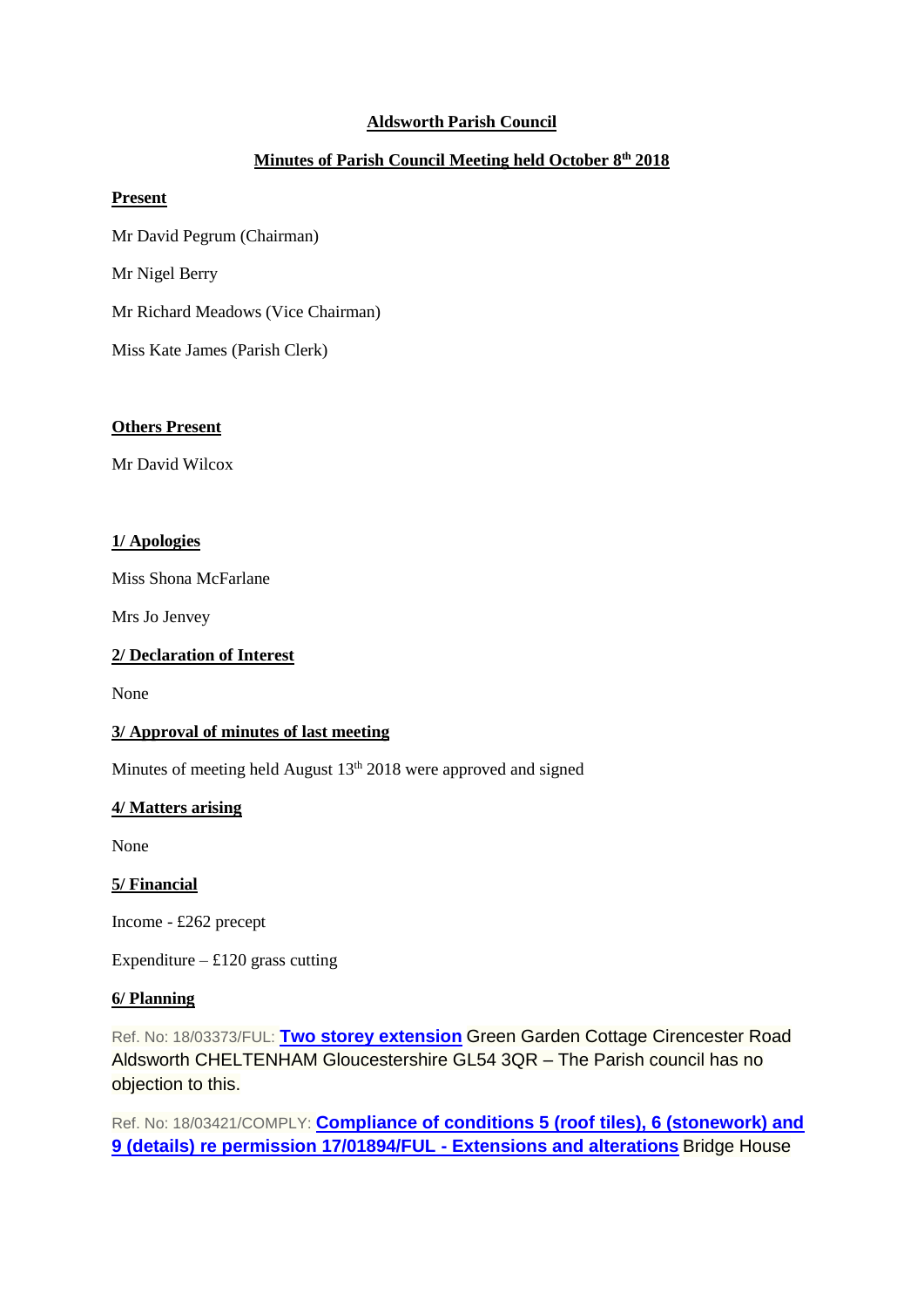Aldsworth Cheltenham Gloucestershire GL54 3QZ – The Parish council has no objection to this.

Ref. No: 18/03512/COMPLY: **[Compliance with conditions 4 \(roof sample\), 5 \(sample](https://publicaccess.cotswold.gov.uk/online-applications/applicationDetails.do?keyVal=PF74I0FI03700&activeTab=summary)  [panel\), 10 \(design details\) of permission 17/04504/FUL -](https://publicaccess.cotswold.gov.uk/online-applications/applicationDetails.do?keyVal=PF74I0FI03700&activeTab=summary) One and two storey [extensions](https://publicaccess.cotswold.gov.uk/online-applications/applicationDetails.do?keyVal=PF74I0FI03700&activeTab=summary)**

The Old Bakery Aldsworth Cheltenham Gloucestershire GL54 3QZ – The Parish council has no objection to this.

Ref. No: 18/03112/TCONR: **T.1 - [one of a row of eleven Horse Chestnut \(centre trunk](https://publicaccess.cotswold.gov.uk/online-applications/applicationDetails.do?keyVal=PDHRMGFI03700&activeTab=summary)  has died) - remove; T.2 - [Ornamental Cherry -](https://publicaccess.cotswold.gov.uk/online-applications/applicationDetails.do?keyVal=PDHRMGFI03700&activeTab=summary) remove; T.3 - Horse Chestnut [remove](https://publicaccess.cotswold.gov.uk/online-applications/applicationDetails.do?keyVal=PDHRMGFI03700&activeTab=summary)** Aldsworth Manor Aldsworth Cheltenham Gloucestershire GL54 3QZ – The Parish council has no objection to this.

Ref. No: 18/03541/LBC: **[Single storey rear extension, replacement of existing roof to](https://publicaccess.cotswold.gov.uk/online-applications/applicationDetails.do?keyVal=PFAJG7FIJTZ00&activeTab=summary)  [existing rear extension, and demolition of section of wall](https://publicaccess.cotswold.gov.uk/online-applications/applicationDetails.do?keyVal=PFAJG7FIJTZ00&activeTab=summary)** Hawthorn House Aldsworth Cheltenham Gloucestershire GL54 3QP – The Parish council has no objection to this.

# **8/ Aldsworth Church**

David Wilcox attended the Parish Council meeting to explain that the Church has very limited income and a number of high expenses. The Church yard has had the grass cut on a voluntary basis for many years, but now will be required to be cut by an outside contractor, unless another volunteer can be found.

David Wilcox has asked if the Parish Council can help support the upkeep of the Church Yard. The Chairman responded by saying that the Parish Council will offer what support it can. The Parish Council will review available finances and discuss at the next meeting what level of support it can offer.

# **8/ Any other business**

# **8.1/ Bus Shelter**

Ridge tiles have fallen down behind the bus shelter, there is a leak from the cast iron guttering which is dripping onto the back of the shelter. There are some slate tiles which have fallen from the roof above and other tiles which have become lose, there is a concern that these will present a danger to anyone using the bus shelter and bench next to it. Richard Meadows to follow up with the relevant parties.

# **8.2/ Christmas Fayre**

On 2nd Dec between 11.30am – 2pm the Christmas Fayre will be held at the village hall. Lots of local gifts and products on sale in order to raise funds for the village.

# **8.3/ Village Hall**